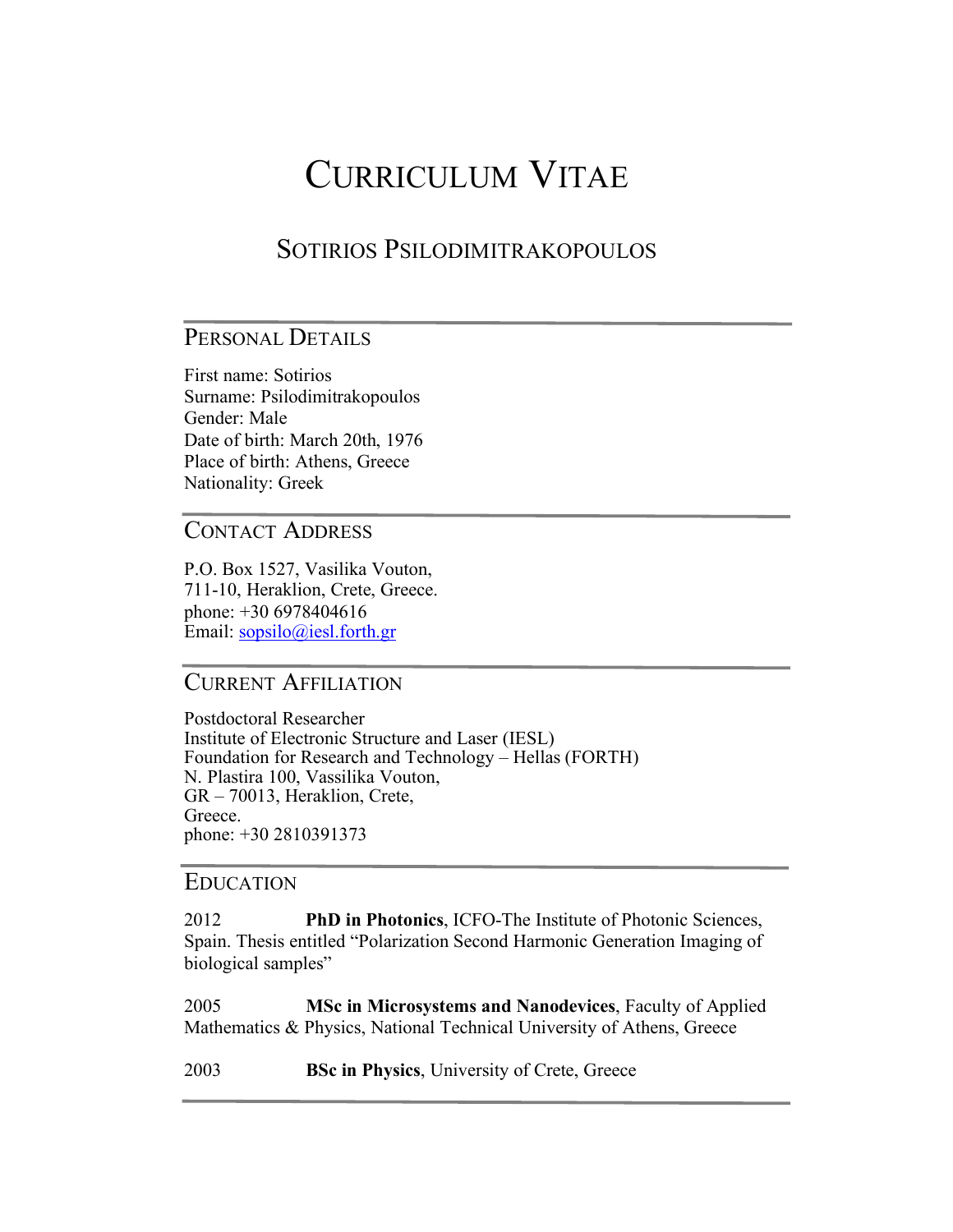## WORK EXPERIENCE

2014-present **Postdoctoral Researcher**, Institute of Electronic Structure and Laser, Foundation for Research and Technology – Hellas, Crete, Greece

2013-2014 **Postdoctoral Researcher**, CNRS, Laboratoire d'Optique et Biosciences, Ecole Polytechnique, Palaiseau Cedex, France

2011-2013 **Research Engineer**, Super-resolution Light Microscopy & Nanoscopy Facility, ICFO-The Institute of Photonic Sciences, Spain

2005–2006 **Research Associate**, Institute of Computer Systems, Faculty of Electrical and Computer Engineering, National Technical University of Athens, Greece

#### PUBLICATIONS

#### PEER-REVIEWED JOURNALS

- A. Kourgiantaki, D. S. Tzeranis, K. Karali, S. Psilodimitrakopoulos, M. Nikou, I. V. Yannas, E. Stratakis, K. Sidiropoulou, I. Charalampopoulos, A. Gravanis, "Neural Stem Cell Delivery via Porous Collagen Scaffolds Promotes Neuronal Differentiation and Locomotion Recovery in Spinal Cord Injury", *Under Review*.
- S. Psilodimitrakopoulos, L. Mouchliadis, I. Paradisanos, A. Lemonis, G. Kioseoglou and E. Stratakis, "Ultrahigh-resolution non-linear optical imaging of the armchair orientation in 2D transition metal dichalcogenides," *Light Sci. Appl.* **7**, 18005 (2018).
- I. Konidakis, S. Psilodimitrakopoulos, K. Kosma, A. Lemonis, and E. Stratakis "Effect of composition and temperature on the second harmonic generation in silver phosphate glasses" *Optical Materials* **75**, 796-801, (2018).
- M. Oujja, S. Psilodimitrakopoulos, E. Carrasco, M. Sanz, A. Philippidis, A. Selimis, P. Pouli, G. Filippidis, M. Castillejo " Nonlinear imaging microscopy for assessing structural and photochemical modifications upon laser removal of dammar varnish on photosensitive substrates", *Physical Chemistry Chemical Physics* **19** (2017).
- B. Lynch, C. Bonod-Bidaud, G. Ducourthial, J.-S. Affagard, S. Bancelin, S. Psilodimitrakopoulos, F. Ruggiero, J.-M. Allain and M.-C. Schanne-Klein "How aging impacts skin biomechanics: a multiscale study," *Scientific Reports* **7**, 13750 (2017).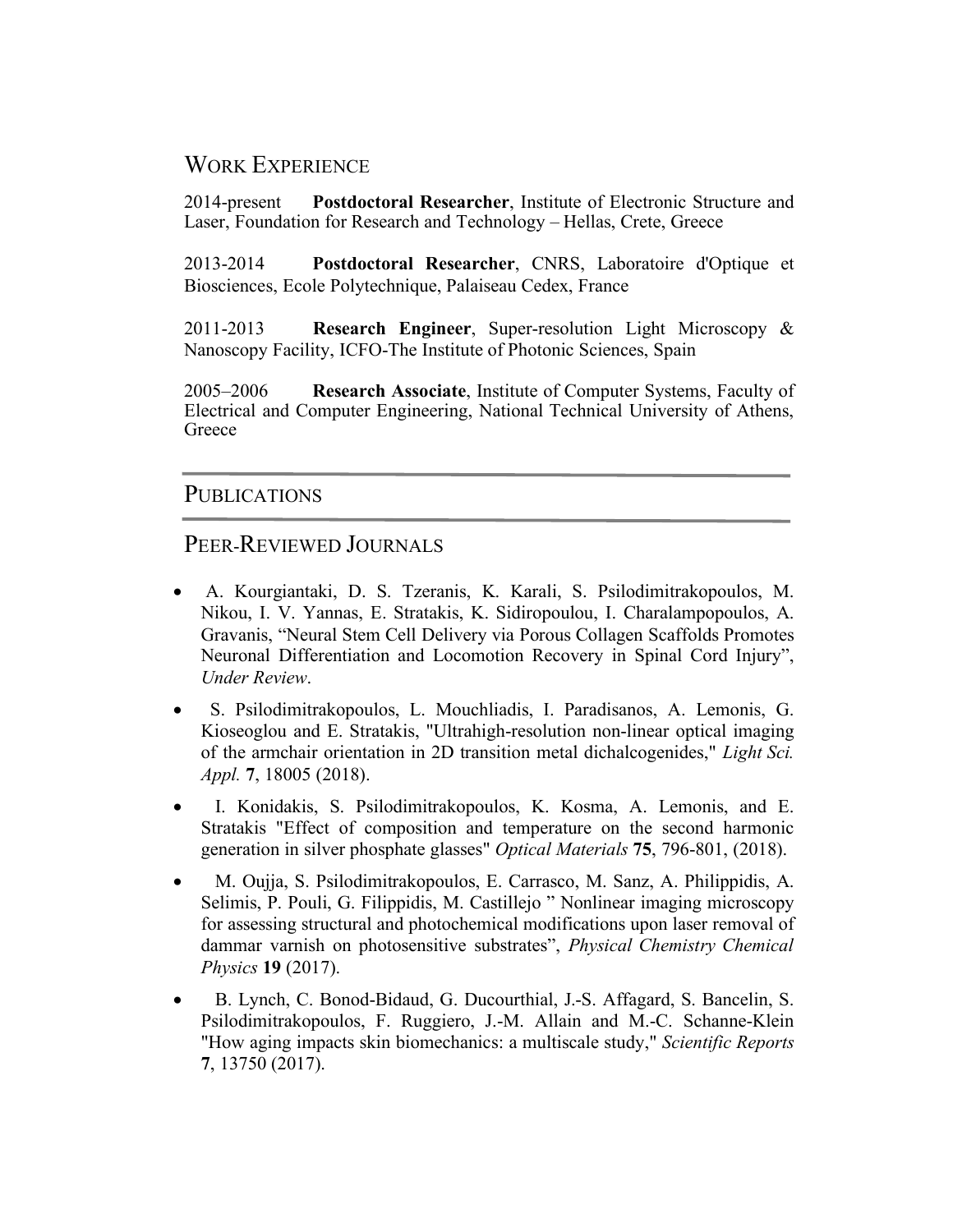- S. Psilodimitrakopoulos, E. Gavgiotaki, K. Melessanaki, V. Tsafas, G. Filippidis "Polarization second harmonic generation discriminates between fresh and aged, starch-based adhesives used in cultural heritage" *Microscopy and Microanalysis*, **22,** 1072 (2016).
- S. Bancelin, B. Lynch, C. Bonod-Bidaud, G. Ducourthial, S. Psilodimitrakopoulos, P. Dokladal, J.-M. Allain, M.-C. Schanne-Klein, and F. Ruggiero, "Ex vivo multiscale quantitation of skin biomechanics in wild-type and genetically-modified mice using multiphoton microscopy," *Scientific Reports*, **5**, 17635 (2015).
- S. Psilodimitrakopoulos, D. Artigas, and P. Loza-Alvarez, "Monitoring myosin conformational fast changes *in-vivo* with instantaneous single scan polarization – SHG microscopy," *Biomedical Opt. Express*, **5**, 4362 (2014).
- S. Psilodimitrakopoulos, V. Petegnief, N. de Vera, O. Hernandez, D. Artigas, A. M. Planas, and P. Loza-Alvarez, "Quantitative imaging of microtubule alteration as an early marker of axonal degeneration after ischemia in neurons," *Biophys. J.,* **104**, 968 (2013).
- S. I.C.O. Santos, M. Mathew, O. E. Olarte, S. Psilodimitrakopoulos, and Pablo Loza-Alvarez, "Femtosecond laser axotomy in Caenorhabditis elegans, and collateral damage assessment using a combination of linear and nonlinear imaging techniques," *PLoS ONE*, **8**, e58600 (2013).
- S. Psilodimitrakopoulos, I. Amat-Roldan, P. Loza-Alvarez, and David Artigas, "Effect of molecular organization on the image histograms of polarization SHG microscopy," *Biomedical Opt. Express*, **3**, 2681 (2012).
- E. Meulenaere, W.-Q. Chen, S. V. Cleuvenbergen, M.-L. Zheng, S. Psilodimitrakopoulos, R. Paesen, J.-M. Taymans, M. Ameloot, J. Vanderleyden, P. Loza-Alvarez, X.-M. Duan, and K. Clays, "Molecular engineering of chromophores for combined second-harmonic and two-photon fluorescence in cellular imaging," *Chem. Sci.*, **3**, 984 (2012). *Cover Page*
- J. I Iruretagoyena, I. Torre, I. Amat-Roldan, S. Psilodimitrakopoulos, F. Crispi, P. Garcia-Canadilla, A. Gonzalez-Tendero, A Nadal, E. Eixarch, P. Loza-Alvarez, D. Artigas, and E. Gratacos "Ultrastructural analysis of myocardiocyte sarcomeric changes in relation with cardiac dysfunction in human fetuses with intrauterine growth restriction,", *AJOG*, **204**, S34 (2011).
- S. Psilodimitrakopoulos, I. Amat-Roldan, P. Loza-Alvarez, and David Artigas, "Estimating the helical pitch angle of amylopectin in starch using polarization second harmonic generation microscopy," *J. Opt.*,, **12**, 084007, (2010).
- I. Amat-Roldan, S. Psilodimitrakopoulos, P. Loza-Alvarez, and D. Artigas, "Fast image analysis in polarization SHG microscopy," *Opt. Express*, **17**, 17209 (2010).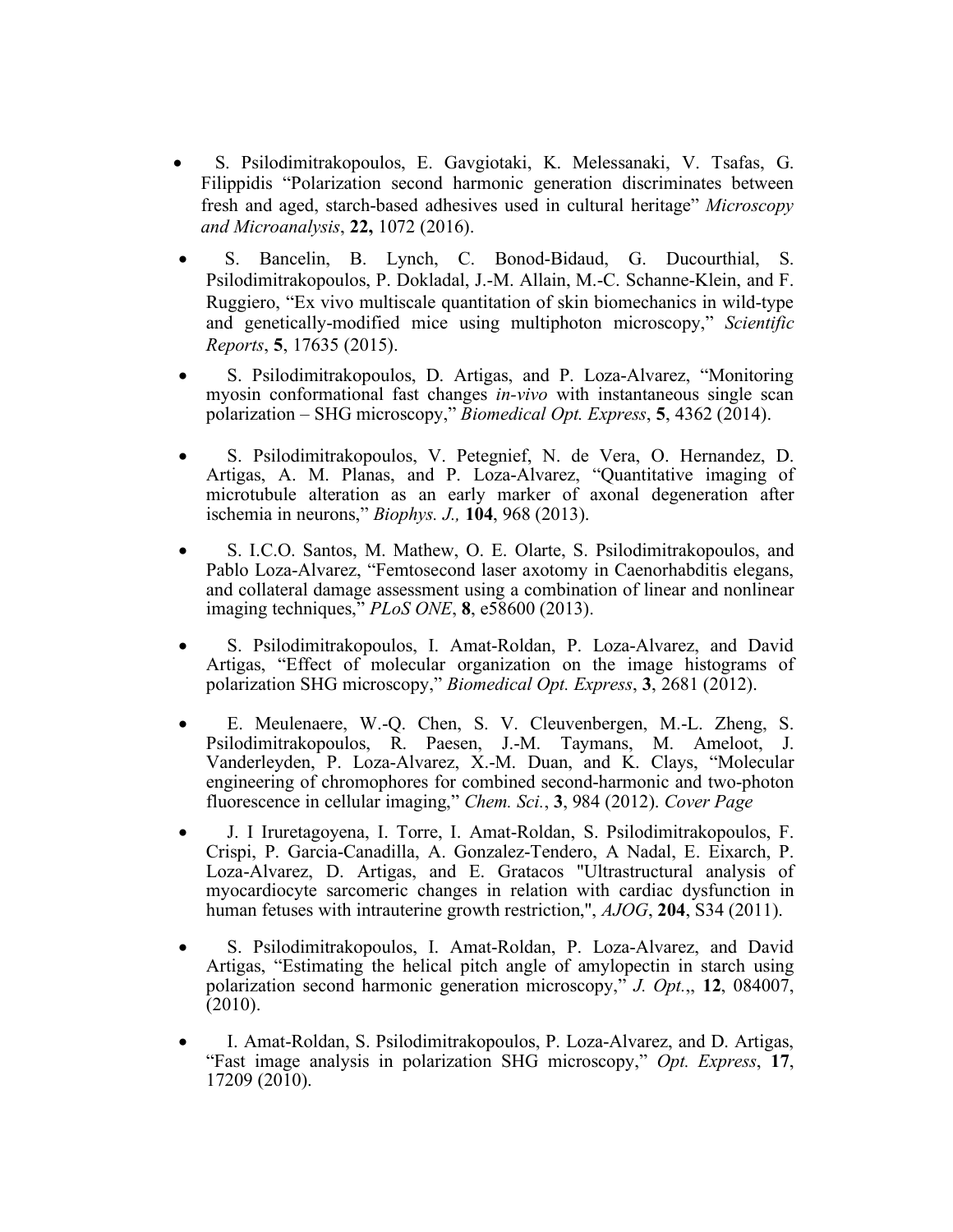- S. Psilodimitrakopoulos, V. Petegnief, G. Soria, I. Amat-Roldan, D. Artigas, A. M. Planas, and P Loza-Alvarez, "Estimation of the effective orientation of the SHG source in primary cortical neurons," *Opt. Express*, **17**, 14418 (2009).
- S. Psilodimitrakopoulos, D. Artigas, G. Soria, I. Amat-Roldan, A. M. Planas, and P. Loza-Alvarez, "Quantitative discrimination between endogenous SHG sources in mammalian tissue, based on their polarization response," *Opt. Express*, **17**, 10168 (2009).
- S. Psilodimitrakopoulos, S. Santos, I. Amat-Roldan, A. Thayil K. N, D. Artigas, and P. Loza-Alvarez, "In vivo, pixel resolution mapping of thick Filaments' orientation in non-fibrilar muscle using polarization sensitive second harmonic generation microscopy," *J. Biomed. Opt.*, **14**, 014001 (2009).
- A. K. N. Thayil, E. J. Gualda, S. Psilodimitrakopoulos, I. G. Cormack, I. Amat-Roldan, M. Mathew, D. Artigas, and P. Loza-Alvarez, "Starch-based backwards SHG for in- situ MEFISTO pulse characterization in multiphoton microscopy", *J. Microscopy*, **230**, 70 (2008).

# CONFERENCE PROCEEDINGS

- S. Bancelin, B. Lynch, C. Bonod-Bidaud, G. Ducourthial, S. Psilodimitrakopoulos, P. Dokladal, J.-M. Allain, M.-C. Schanne-Klein, and F. Ruggiero, "Ex vivo multiscale quantitation of skin biomechanics in wild-type and genetically-modified mice using multiphoton microscopy," Proc. SPIE, 9710-2 (2016).
- S. Psilodimitrakopoulos, M. Oujja, A. Selimis, E. Carrasco, A. Philippidis, M. Sanz, M. Castillejo, P. Pouli, G. Filippidis "Non-linear imaging as a diagnostic tool for the assessment of the in-depth photochemical modifications upon laser removal of varnishes in painted artworks" 16th International Conference on Polymers and Organic Chemistry (POC-16) 145 p. 157 Crete Greece (June 2016).
- S. Psilodimitrakopoulos, E. Gavgiotaki, K. Melessanaki, V. Tsafas, D. Anglos, G. Filippidis "Polarization sensitive second harmonic generation imaging microscopy of starch based restoration adhesives" 16th International Conference on Polymers and Organic Chemistry (POC-16) 62 p. 93 Crete Greece (June 2016).
- E. Gavgiotaki, G. Filippidis, S. Psilodimitrakopoulos, H. Markomanolaki, M. Kalognomou, S. Agelaki, V. Georgoulias, I. Athanassaki, "Third Harmonic Generation microscopy as a diagnostic tool for the investigation of microglia BV-2 and breast cancer cells activation," *Proc. SPIE*, **9536**, 953614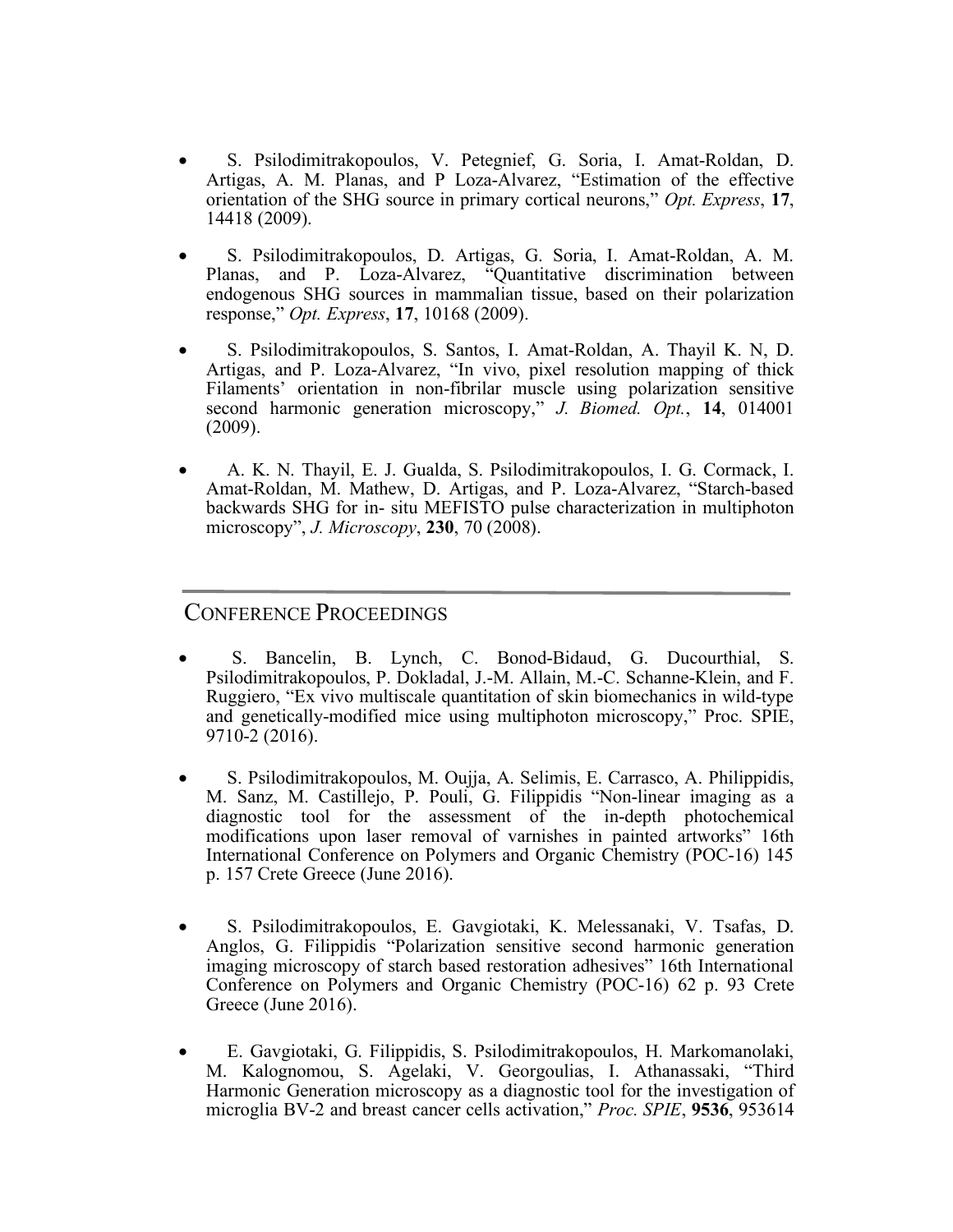(2015).

- I. Torre, S. Psilodimitrakopoulos, I. Iruretagoiena, A. Gonzalez-Tendero, D. Artigas, P. Loza-Alvarez, E. Gratacos, and I. Amat-Roldan, "Helical pitch angle of myosin thick filaments correlates with aging and beta myosin heavy chain isoform distribution," *Cardiovascular Research*, **93** (Suppl. 1), S84 (2012).
- E. De Meulenaere, R. Paesen, S. Psilodimitrakopoulos, M. Ameloot, P. Loza-Alvarez, J. Vanderleyden, and K. Clays, "Probing live samples in second-harmonic generation microscopy using specific markers and fluorescent proteins," *Proc. SPIE*, **8226**, 82263C (2012).  *SPIE Best Poster Award*
- S. Psilodimitrakopoulos, I. Amat-Roldan, D. Artigas, and P. Loza-Alvarez, "Imaging amylopectin's order in starch using 3 dimensional polarization SHG," *Proc. SPIE*, *8086*, 80860M (2011).
- E. De Meulenaere, S. Van Cleuvenbergen, S. Psilodimitrakopoulos, J. Vanderleyden, P. Loza-Alvarez, and K. Clays, "Simultaneous SHG and 2PEF imaging using a new type of selective markers," *Proc. SPIE* **8086**, 80861B (2011).
- S. Psilodimitrakopoulos, I. Amat-Roldan, D. Artigas, and P. Loza-Alvarez, "Three-dimensional polarization second harmonic generation (3D-PSHG) imaging: the effect of the tilted-off the plane SHG active structures," *Proc. SPIE*, **7903**, 79030H (2011).
- M. Illa, I. Iruretagoyena, E. Eixarch, I. Torres, I. Amat-Roldan, P. Garcia, F. Crispi, F. Figueras, S. Psilodimitrakopoulos, and E. Gratacós "Ultrastructural analysis of the sarcomere in relation with cardiac dysfunction in a rabbit model of intrauterine growth restriction" *Ultrasound in Obstetrics & Gynecology*, **36**, 166 (2010).
- S. Psilodimitrakopoulos, I. Amat-Roldan, P. Loza-Alvarez, and D. Artigas, "Optical extraction of the helical pitch angle of amylopectin in starch," *Proc. SPIE*, **7715**, 771529 (2010).
- S. Psilodimitrakopoulos, V. Petegnief, G. Soria, N. de Vera, I. Amat-Roldan, D. Artigas, A. M. Planas, and P. Loza-Alvarez, "Assessing structural characteristics of axons in cortical neurons using polarization sensitive SHG," *Proc. SPIE*, **7715**, 77152A (2010).
- S. Psilodimitrakopoulos, V. Petegnief, G. Soria, N. de Vera, I. Amat-Roldan, D. Artigas, A. M. Planas, and P. Loza-Alvarez, "Polarization second harmonic generation (PSHG) imaging of neurons: estimating the effective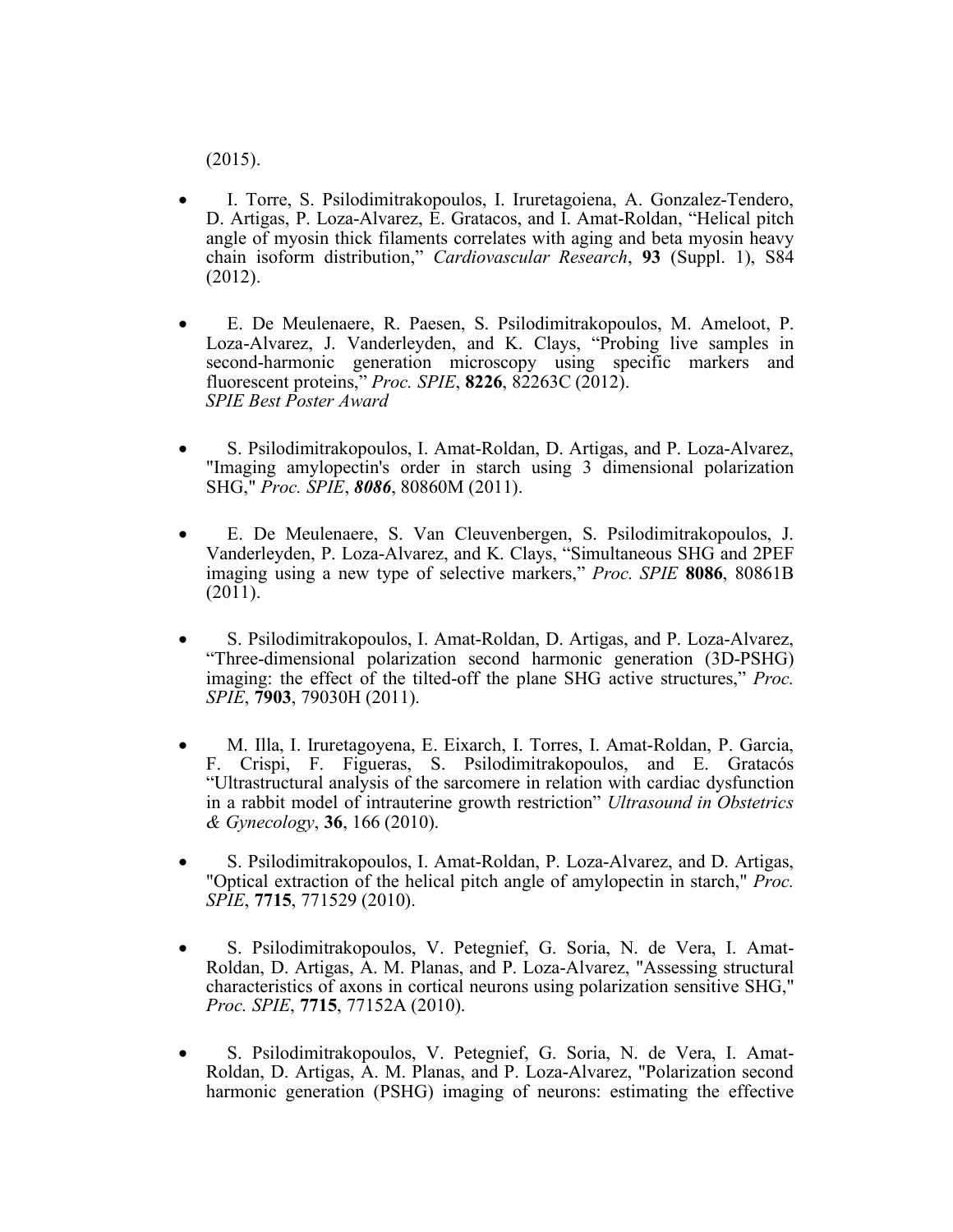orientation of the SHG source in axons," *Proc. SPIE*, **7569**, 75692W (2010).

- I. Amat-Roldan, S. Psilodimitrakopoulos, E. Eixarch, I. Torre, B. Wotjas, F. Crispi, F. Figueras, D. Artigas, P. Loza-Alvarez, and E. Gratacos, "Myosin helical pitch angle as a quantitative imaging for characterization of cardiac programming in fetal growth restriction measured by Polarization Second Harmonic Microscopy," *Proc. SPIE*, **7367**, 73670O (2009).
- S. Psilodimitrakopoulos, D. Artigas, G. Soria, I. Amat-Roldan, I. Torre, E. Gratacos, A. M. Planas, and P. Loza-Alvarez, "Contrast enhancement in second harmonic imaging: discriminating between muscle and collagen," *Proc. SPIE*, **7367**, 73670S (2009).
- D. Artigas, L. Serrado, I. G. Cormack, S. Psilodimitrakopoulos, and P. Loza-Alvarez, "Prospective and applications of two-photon fluorescence in archaeology and art conservation," *Lasers in the Conservation of Artworks*, 15 (2008).
- S. Psilodimitrakopoulos, S. Santos, I. Amat-Roldan, M. Mathew, A. Thayil K. N, D. Artigas, and P. Loza-Alvarez, "Polarization dependant in vivo second harmonic generation imaging of Caenorhabditis elegans vulval, pharynx and body wall muscles," *Proc. SPIE*, **6860**, 686008 (2008).
- S. Psilodimitrakopoulos, I. Amat-Roldan, S. Santos, M. Mathew, A. Thayil K. N, D. Zalvidea, D. Artigas and P. Loza-Alvarez, "Starch granules as a probe for the polarization at the sample plane of a high resolution multiphoton microscope," *Proc. SPIE*, **6860**, 68600E (2008).
- S. Psilodimitrakopoulos, G. Filippidis, C. Kouloumentas, E. Alexandratou, and D. Yova, "Combined Two Photon Excited Fluorescence and Second Harmonic Generation Imaging Microscopy of Collagen Structures," *Proc. SPIE*, **6089**, 291 (2006).

### CONFERENCE PRESENTATIONS

- October 2018, *9th International Conference of the Hellenic Crystallographic Association*, Patras, Greece (Invited).
- September 2018, *NanoBio Conference*, Crete, Greece.
- September 2017, *International Conference on Laser Ablation*, Marseille, France.
- June 2017, *SPIE Optical Metrology*, Munich, Germany.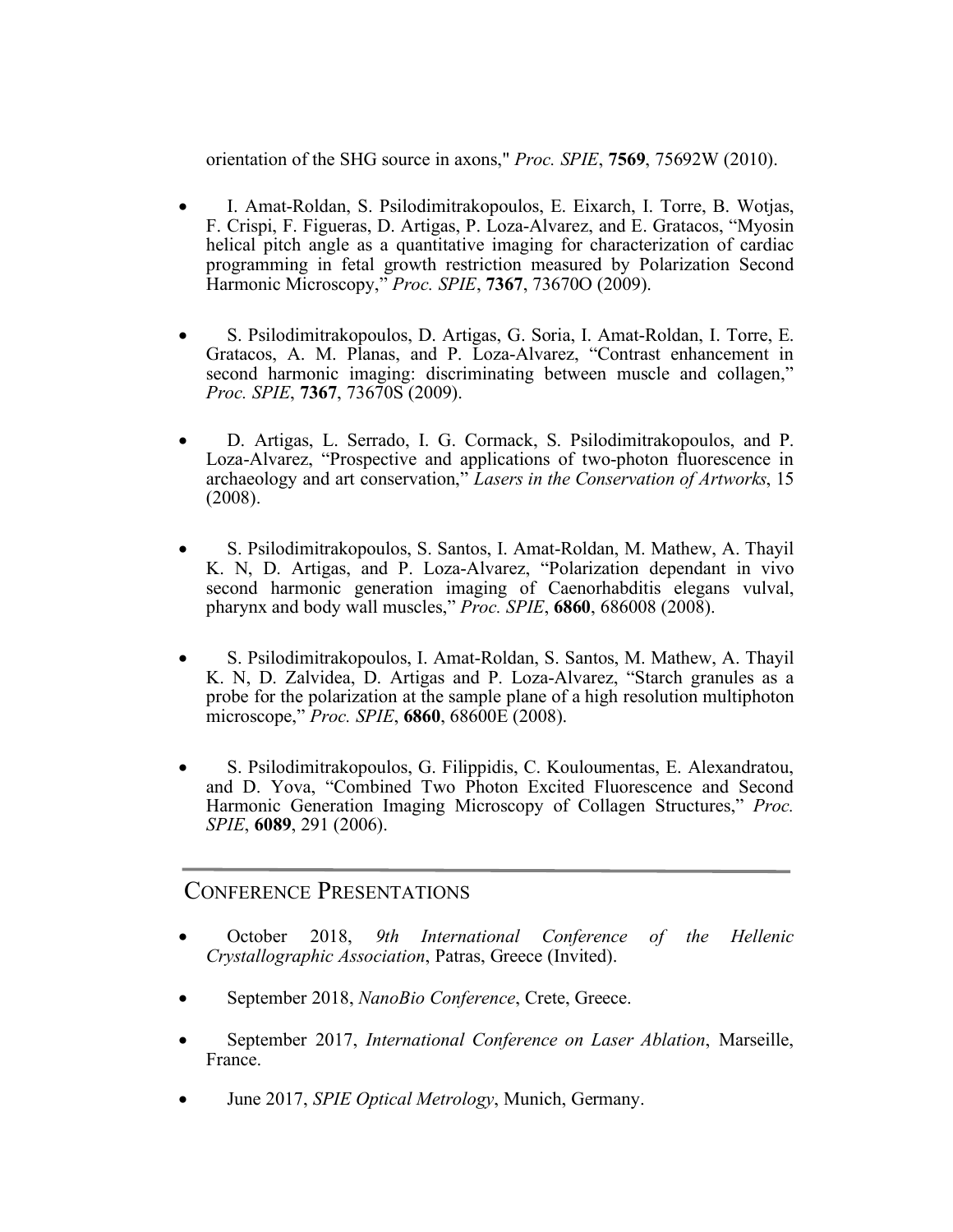- May 2017, *3rd International Congress Science and Technology for the Conservation of Cultural Heritage*, Cádiz, Spain.
- September 2016, *Lasers in the Conservation of Artworks XI*, Krakow, Poland.
- June 2016, *16th International Conference on Polymers and Organic Chemistry*, Heraklion, Greece.
- July 2015, *Biophotonics and Molecular Imaging Summer School*, Heraklion, Greece.
- May 2013, *European Conferences on Biomedical Optics*, Munich, Germany.
- October 2012, *50 Years Non Linear Optics*, Barcelona, Spain.
- January 2012, *SPIE Photonics West*, San Francisco, USA.
- May 2011, *European Conferences on Biomedical Optics*, Munich, Germany.
- April, 2011, *Focus on Microscopy*, Konstanz, Germany.
- January 2011, *SPIE Photonics West*, San Francisco, USA.
- October 2010, *BioPhotonics and Imaging Conference*, Co Meath, Ireland.
- April 2010, *SPIE Photonics Europe*, Brussels, Belgium.
- June 2009, *European Conferences on Biomedical Optics*, Munich, Germany.
- April 2009, *Focus On Microscopy*, Krakow, Poland.
- January 2009, *Hot topics in molecular imaging*, Les Houches, France.
- April, 2008, *New Frontiers in Micro and Nano Photonics*, Florence, Italy.
- January 2008**,** *SPIE Photonics West***,** San Jose, USA.
- January 2006**,** *SPIE Photonics West*, San Jose, USA.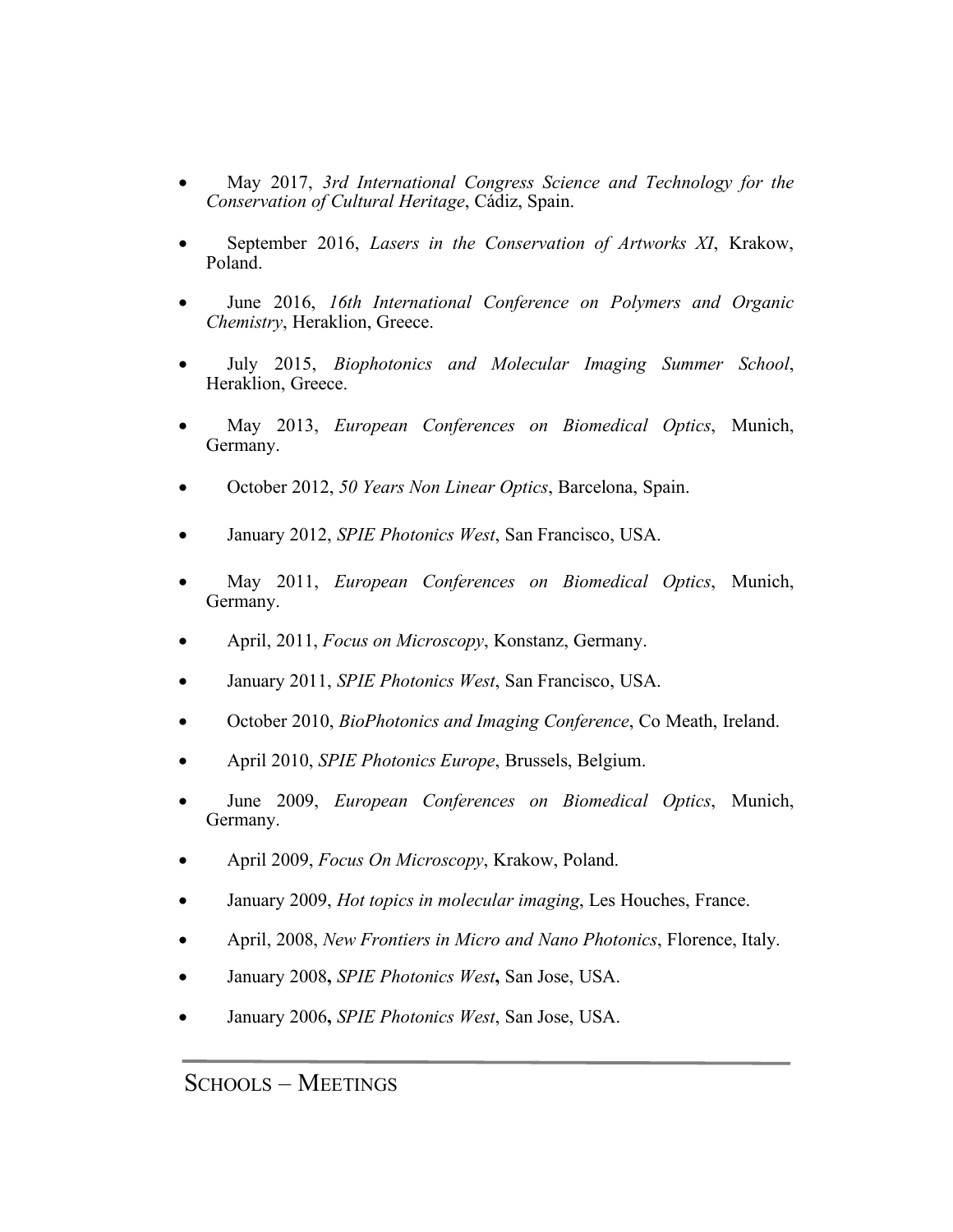- September, 2011, *Fast-Dot Summer School "Photonics meets Biology"*, Hersonissos, Greece.
- December 2010, *Photonics4Life Meeting*, Paris, France.
- July 2010, *Advanced Imaging Techniques 5th EOS Topical Meeting*, Engelberg, Switzerland.
- November 2008, *Photonics4life Meeting*, Brussels, Belgium.
- October 2008, *LASERLAB Workshop and Users Meeting*, Heraklion, Greece.
- April, 2008, *European Worm (C. elegans) Meeting*, Carmona (Seville), Spain.
- June 2005, *Biophotonics 05*, *International graduate summer school*, Ven, Sweden.

#### FELLOWSHIPS – AWARDS

- 2017–2018 Stavros Niarchos Foundation (SNF) Fellowship, "Advancing Young Researchers" Human Capital in Cutting Edge Technologies in the Preservation of Cultural Heritage and the Tackling of Societal Challenges – ARCHERS".
- 2007–2011 FPI Fellowship from the Spanish Ministry of Education and Culture.
- 2005–2006 Research Fellowship, Faculty of Electrical and Computer Engineering, National Technical University of Athens, Greece.
- 2005 "Thomaidio Award" for the Best Interdisciplinary MSc Research Project of National Technical University of Athens, Greece.

#### COMPUTER SKILLS

• Programming in Matlab and Labview

#### FOREIGN LANGUAGES

- English : Fluent
- Spanish : Fluent